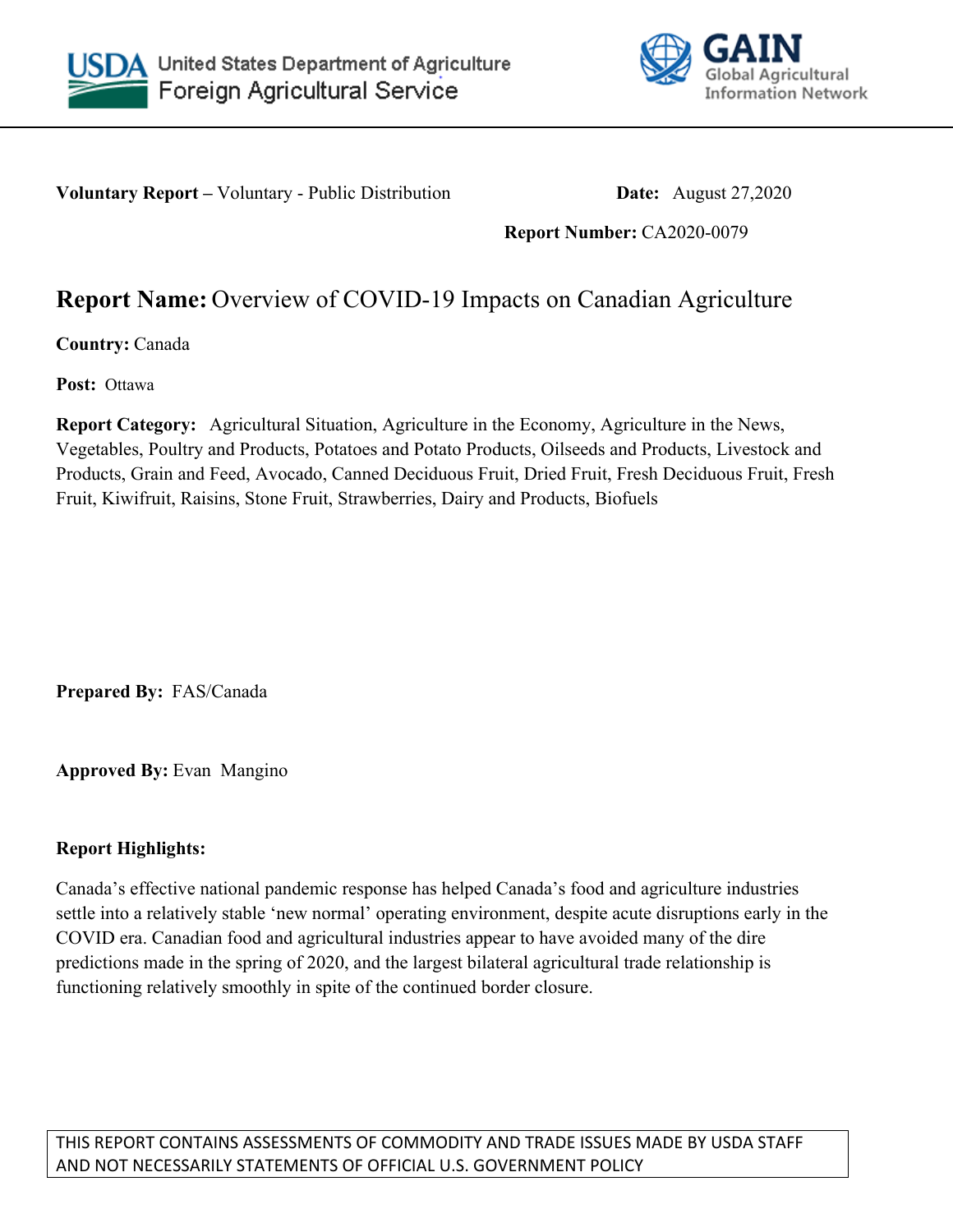



# **Summary**

Global agricultural trade has demonstrated remarkable resilience and flexibility throughout the COVID-19 pandemic, adopting new measures and adapting to new, changing conditions with alacrity. Despite acute disruptions early on, Canada's effective national pandemic response has helped Canada's food and agriculture industries settle into a relatively stable 'new normal' operating environment. Though images of dumped milk and shuttered restaurants dominated media attention in April, industry concerns about widespread animal culling, shortages of vital agricultural inputs, and crops rotting in the fields have largely been avoided. The U.S.-Canada border has been closed to non-essential traffic for months – and remains closed at least through September 21 – but agricultural trade has barely skipped a beat. Though it has provided more than \$200 million USD of agri-food support programming, the Government of Canada largely resisted agricultural sector requests for targeted financial assistance, relying on the existing agricultural safety net and COVID-response measures open to the broader economy. The Department of Finance Canada has forecast a nearly 7 percent economic contraction in 2020, and while the long-term financial ramifications of the COVID-19 pandemic cannot yet be tallied, the Canadian food and agricultural industries appear to have avoided many of the dire predictions made in the spring of 2020.

# **Cattle and Beef**

Though Canada was poised for higher cattle slaughter and beef production in 2020, early COVID-19 outbreaks at Canada's two largest beef slaughter facilities – which together account for more than 70 percent of Canadian beef slaughter capacity – drove slaughter numbers down sharply and created a 130,000 head backlog of fed cattle waiting to be slaughtered. While 'set aside' programs in [Alberta,](https://afsc.ca/income-stabilization/agrirecovery/) [Saskatchewan,](https://www.scic.ca/livestock-set-aside-program/#:~:text=About%20The%20Program&text=On%20May%205,%202020,%20the,the%20Livestock%20Set%20Aside%20Program.) and [Ontario](https://news.ontario.ca/omafra/en/2020/06/canada-and-ontario-support-beef-and-hog-farmers-during-covid-19.html#:~:text=The%20beef%20cattle%20set-aside,for%20extended%20periods%20of%20time.)  as well as the [Western Livestock Price Insurance](Alberta,%2520Saskatchewan,%2520and%2520Ontario)  [Program](Alberta,%2520Saskatchewan,%2520and%2520Ontario) helped to mitigate financial costs of longer cattle feeding, the slaughter backlog remains above 100,000 head as 2020 slaughter levels were down 7 percent year-over-year through August 1. Despite these challenges,

 **Weekly Federal Cattle Slaughter**



placement of cattle on feed is projected to rebound with imported feeder cattle supplementing smaller Canadian calf numbers in 2020.

While beef imports and exports were anticipated to climb modestly in 2020, COVID-19-related retail shopping patterns helped push imports in the first half of 2020 up 21 percent over the same period in 2019, despite the significant reduction in food service demand. Beef exports in April 2020 were down 75 percent year-over-year from April 2019, reflecting, in part, the export volumes shipped from Canada's two largest beef plants. Though beef exports through June 2020 were down double-digits from 2019 levels, shipments remained above the five-year average and are expected to recover in the

THIS REPORT CONTAINS ASSESSMENTS OF COMMODITY AND TRADE ISSUES MADE BY USDA STAFF AND NOT NECESSARILY STATEMENTS OF OFFICIAL U.S. GOVERNMENT POLICY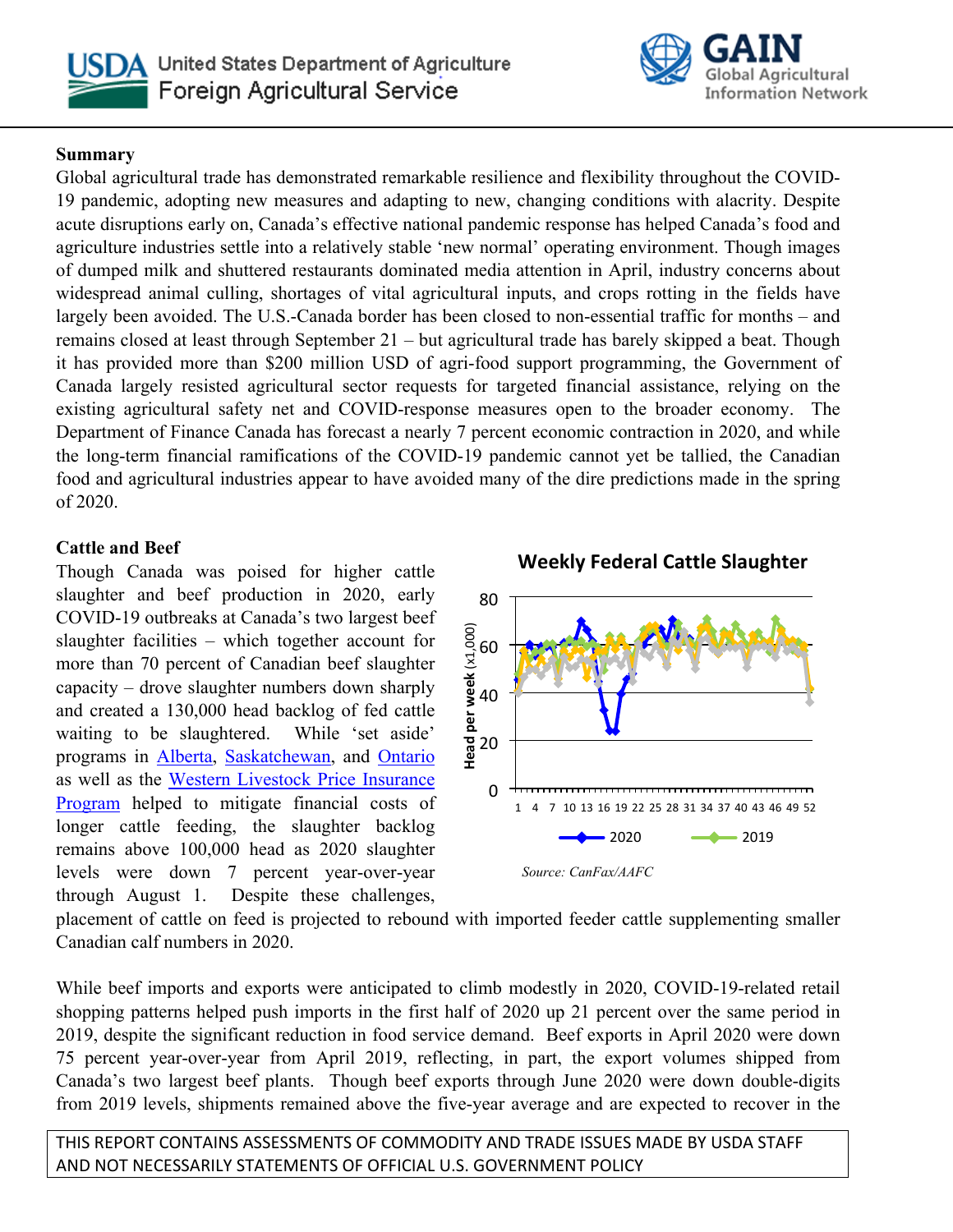second half of 2020, barring further disruptions to processing capacity and recovery in global foodservice demand.

#### **Swine and Pork**

COVID-19 hit the pork processing sector earlier, temporarily shuttering two federally inspected plants and generating a backlog reportedly as large as 150,000 head at its peak. U.S. pork processing disruptions also affected Canadian swine farmers, who sell large numbers of weaned pigs and slaughter hogs into the American supply chain, resulting in selective euthanizing and considerable financial losses. Despite concerns that widespread culling would be necessary, the industry managed to clear the slaughter backlog before August by adding shifts and workdays and by avoiding further COVID-related disruptions. While a major Canadian pork processing facility voluntarily suspended exports to China in mid-August after employees tested positive for COVID-19, production at the facility continues and export activity is expected to be reallocated across other facilities. As of August 1, hog slaughter was four percent above 2019 levels, roughly where it was before COVID arrived.

Despite early processing disruptions, Canadian pork exports remained strong through the first half of 2020 with shipments to China more than 50 percent higher than the same period in 2019, as Chinese production continues to recover from the effects of African Swine Fever. Chinese purchases of Canadian pork through June have been strong enough to outpace shipments to Canada's long-standing, top two export markets: the United States and Japan. Meanwhile, Canada has imported more pork from the United States in 2020 to cover Canadian demand, largely insulated from the COVID-related contraction in foodservice, as the strong export pace has pushed more Canadian pork overseas.

#### **Poultry and Eggs**

Production of poultry and eggs declined during the first half of the year, as a result of lower demand due to the closure of the food service sector. A portion of eggs destined for processing were diverted towards the retail sector, while prices for certain poultry cuts, like chicken wings, plummeted triggering a surge in volumes of product placed in cold storage for later consumption. As the Canadian economy reopened, consumers flocked to rotisserie chains and fast food restaurants, where poultry items feature prominently. Strong demand from more frequent 'dining-in' coupled with the summer barbeque season helped to drive poultry production back to levels closer to what would have been expected for summer 2020, absent COVID-19.

Canadian exports of poultry and eggs increased by 8 percent through the first half of 2020 compared to the same period in 2019, largely due to a weaker Canadian dollar. With overall demand for poultry and eggs weakened by the pandemic and with ample domestic supplies, FAS/Canada does not expect imports to return to pre-pandemic levels in the second half of 2020.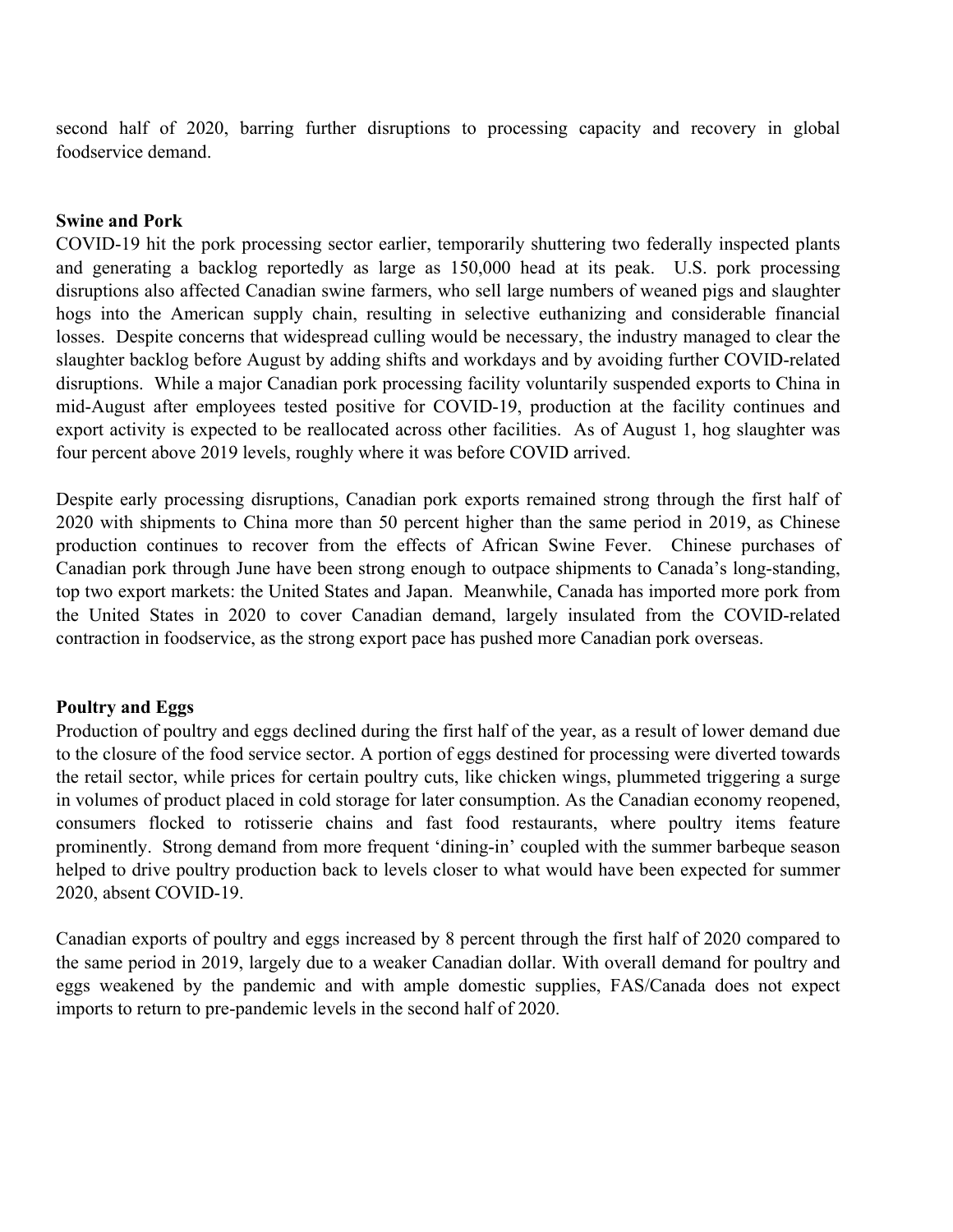# **Dairy**

The closure of the foodservice sector at the onset of the COVID-19 pandemic drove down overall demand for dairy products (particularly for cream and cheese), which was only partially offset by increased retail demand for fluid milk, yogurt, and butter. The gradual reopening of the economy since May has bolstered demand for dairy products, however production levels have not yet returned to their pre-COVID trajectories.



# **Milk Protein Powder Exports (August-July Marketing Year)**

Marketing year-to-date, Canada's exports of dairy products have increased nearly 35 percent over the same period in 2019, driven by various milk protein and whey powders. While weaker demand for infant formula and butter helped push total dairy imports down slightly, imported cheese volumes rose through the first half of 2020 due to expanding quota levels under the Comprehensive Economic and Trade Agreement (CETA) with the European Union and the Comprehensive and Progressive Agreement for Trans-Pacific Partnership (CPTPP). Entry into force of the United States-Mexico-Canada Agreement (USMCA) on July 1, 2020, is expected to push Canadian cheese imports even higher in the second half of 2020.

# **Grains**

With COVID reaching Canada just before planting season, early concerns centered on possible disruptions of seed, fertilizer and crop protection product delivery. However, as supply chains remained resilient during COVID, planting decisions were not noticeably affected by input availability. Increased demand for flour and pasta during the COVID-era have sustained prices for Canadian hard red spring wheat varieties as well as durum, while lower demand for and production of ethanol has limited corn deliveries and created cash flow challenges for Canadian corn producers. Barley producers' have faced similar challenges as beer consumption has fallen further due to disruptions across the foodservice sector during COVID.

COVID disrupted logistics operations and transportation facilities in key export markets early on, and COVID drove a prolonged shortage of shipping containers. However, as Canada's petroleum industry contracted during COVID, less competition for rail service and backlogs from transportation disruptions earlier in the crop year helped to push wheat, flour and wheat product exports through June nearly 25 percent above the three-year average, including monthly record high exports in May 2020.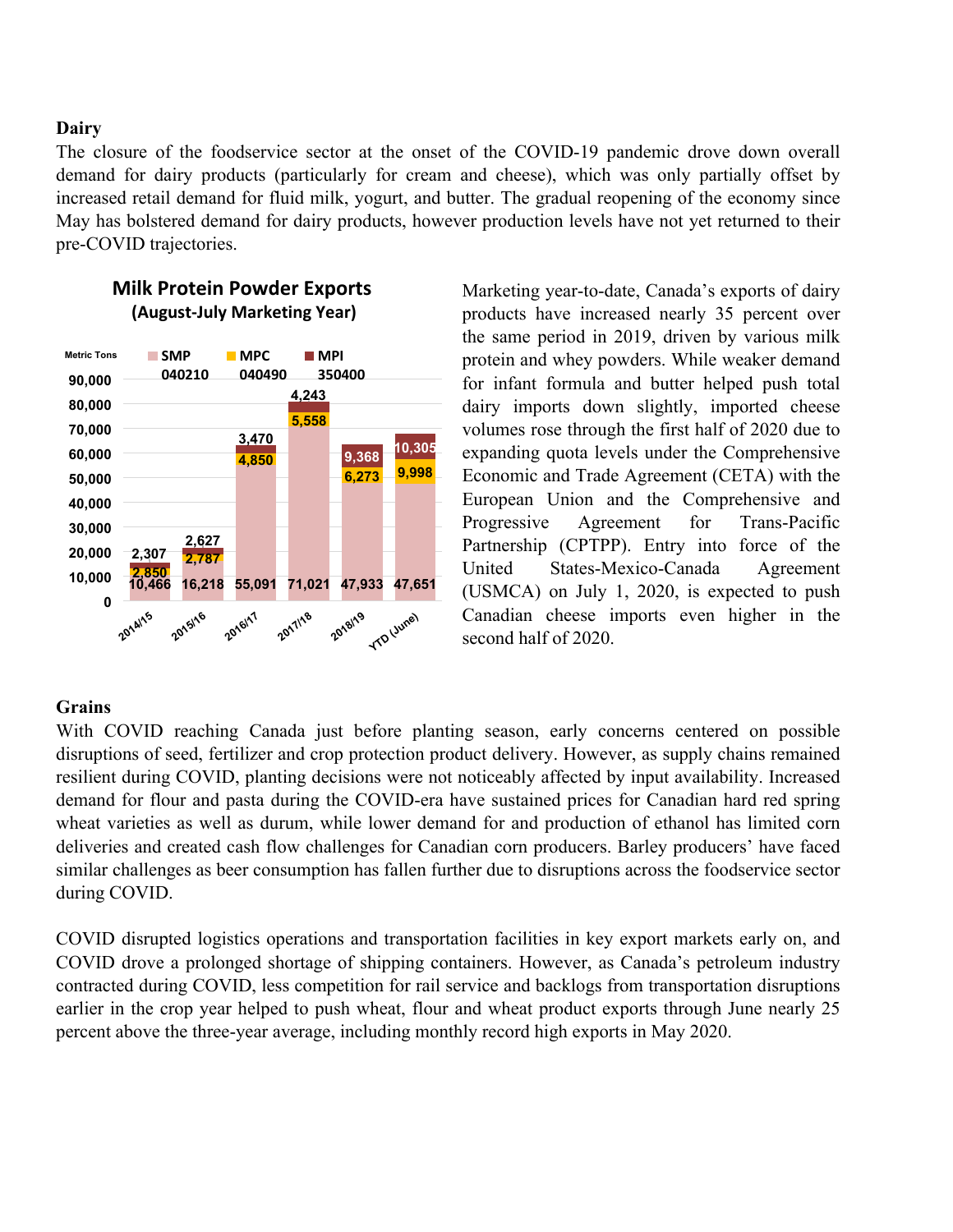#### **Oilseeds**

Having overcome the same concerns regarding access to crop inputs early in the planting season, COVID has not had as significant an impact on Canada's oilseeds sector as other factors, including successive years of inadequate precipitation in Manitoba and Saskatchewan. Insufficient moisture in the prairies had been driving soybean area lower even before bulk soybean shipments to China fell off in late 2018 and before COVID-19 depressed demand for cooking oils around the world as foodservice activity contracted. Meanwhile canola area planted was down in 2020 on lower prices, uncertain demand, trade uncertainty, and continued agronomic and meteorological challenges. China's suspension of Canada's two largest canola handlers' export licenses since 2019 has had a greater impact on the canola sector than COVID to-date.

#### **Biofuels**

While a biodiesel plant in Quebec stopped production entirely in April, remaining biofuel plants were operating in the 50-70 percent capacity range early on during COVID. Biofuel production has since recovered, as export demand picked up in the EU (ethanol) and the United States (biodiesel).<sup>1</sup> In May, Quebec and Ontario experienced a 60 percent decline in gasoline demand, reflected in a lower demand for ethanol. While some biofuel facilities have been approved to produce alcohol for hand sanitizers, such production is less profitable than fuel grade ethanol as hand sanitizer inputs require additional processing and come with corresponding higher production costs.

Ethanol exports have risen sharply, breaking back-to-back monthly records in May and in June, reaching 15.6 million 17.0 million litres of pure alcohol, respectively. Certification of one Canadian plant under the EU's Renewable Energy Directive (RED) has supported growing ethanol exports to the Netherlands, pushing more U.S. ethanol exports to Canada to backfill behind Canada's increased exports. Canadian imports of biodiesel have been flat during COVID, while exports to the United States (representing 99 percent of the total) have continued to grow in response to strong U.S. demand.

# **Fruit & Vegetables**

Canada's produce sector was among the first agricultural industries to feel the brunt of COVID-19, as flows of temporary foreign workers (TFW) halted in March. However, the Government of Canada responded quickly to facilitate TFW travel and has provided more than \$65 million USD to offset costs associated with mandatory COVID-19 quarantine measures for inbound international travelers. Estimates have placed 2020 agricultural TFW entries into Canada at around 80 percent of 2019 numbers, and the growing horticulture industry had expressed that 2019 levels were not sufficient to satisfy labor demand in 2019. Widely publicized COVID-19 outbreaks among TFWs on vegetable farms further affected available labor supplies, temporarily disrupting new arrivals and resulting in greater scrutiny of on-farm conditions.

Field vegetable area planted in 2020 has been reported lower across a number of commodities, with reports of large amounts of early harvest crops, such as asparagus, being plowed under due to a lack of

<sup>1</sup> Virtually all of the biodiesel produced in Canada is exported to the United States to benefit from the U.S. blenders credit.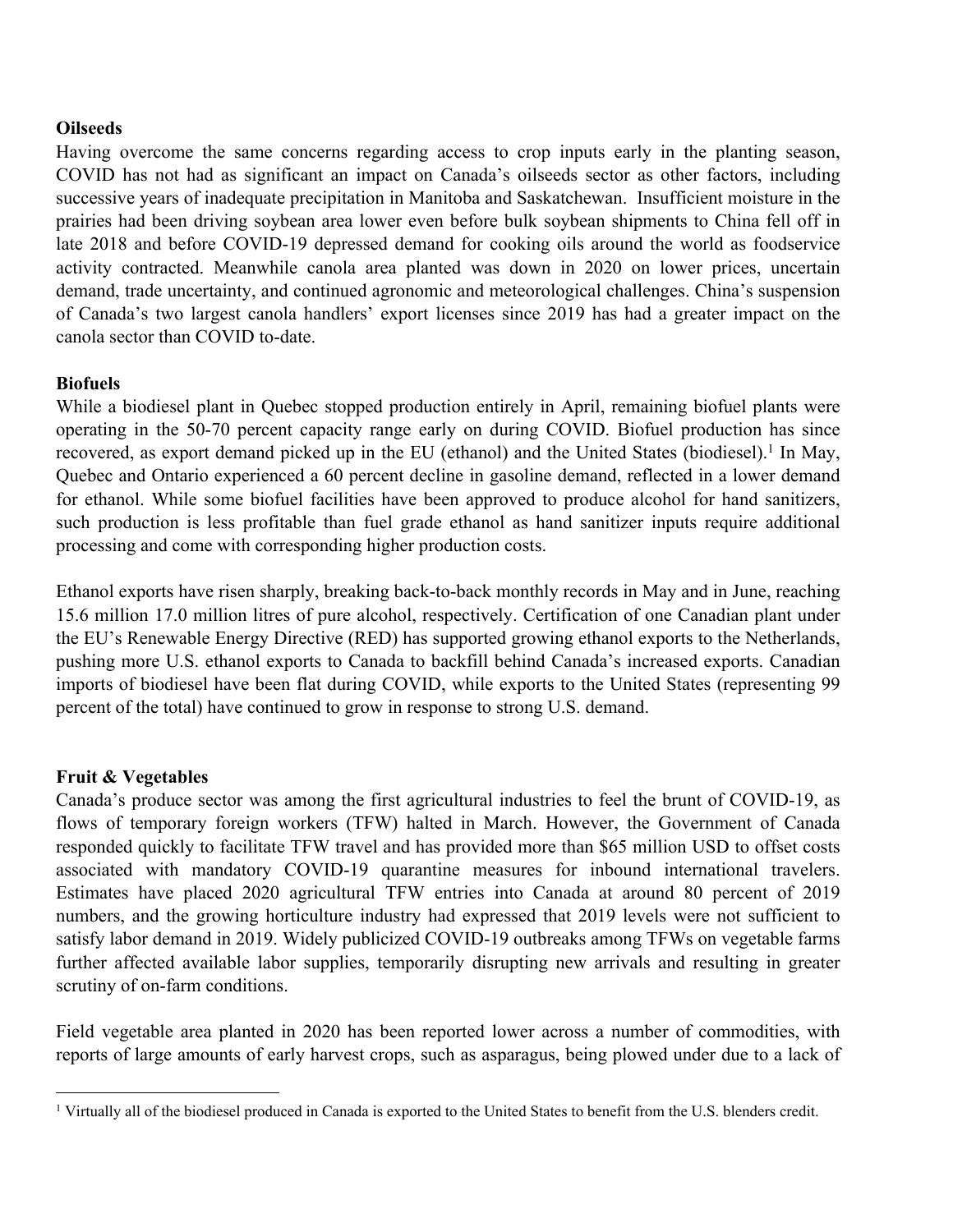harvest labor. The shuttering of foodservice operations had an almost immediate impact on Canada's potato industry, as frozen processed products quickly filled available storage and uncertainty surrounding future foodservice demand caused some 2019/20 crop year contracts to be broken and some 2020/21 crop year contract volumes to be as much as 30 percent lower. Foodservice demand has rebounded quicker than expected, but after planting decisions were made, which could result in Canada importing potatoes later in the 2020/21 crop year to meet processing demand. Potatoes aside, vegetable trade flows between the United States and Canada have been moving at levels that would have been expected absent COVID, demonstrating the resilience of the industry.

As with the vegetable sector, labor availability has affected Canadian fruit growers' outlook for 2020, with demand for TFWs greatest among those crops that require manual pruning and harvesting. While area in production is less likely to be affected than vegetables, due to the perennial nature of the crops, harvest workforce numbers could place an upper limit on production volumes in 2020. Trade data on Canada's 2020 fresh fruit crop is not yet available for major fruit crops, such as blueberries and apples, given the growing season in Canada.

#### **Food Processing**

The food processing sector has been hit hard by the COVID-19 pandemic, not only in terms of workers contracting the virus and associated plant closures, but also in terms of supply chain disruptions, access to inputs and labor, and increased costs associated with purchasing personal protective equipment (PPE) and the implementation of newly mandated public health/safety measures. Despite a \$60 million USD federal Emergency Processing Fund to defray costs of PPE and new health protocols, the food processing industry estimates the overall costs associated with COVID-19 at more than \$600 million USD, not including billions of dollars sales lost during the period. Canada's exports of processed foods (excluding meat, poultry, and dairy) increased by 1 percent during the first half of 2020, while imports remained flat compared to the same period in 2019.

#### **Foodservice**

Though Canada's foodservice sector was on track to top \$73 billion USD in sales in 2020 before COVID-19, the national restaurant industry association estimates 2020 losses of between \$15 and \$35 billion USD. Foodservice sales fell sharply in March, as provincial authorities imposed COVID-related measures, including the closure of non-essential businesses, local and international travel restrictions, and measures to limit public interactions. In May, the first provinces gradually allowed restaurants and bars to reopen at reduced capacity and under strict social distancing and public health protocols. While restrictive measures